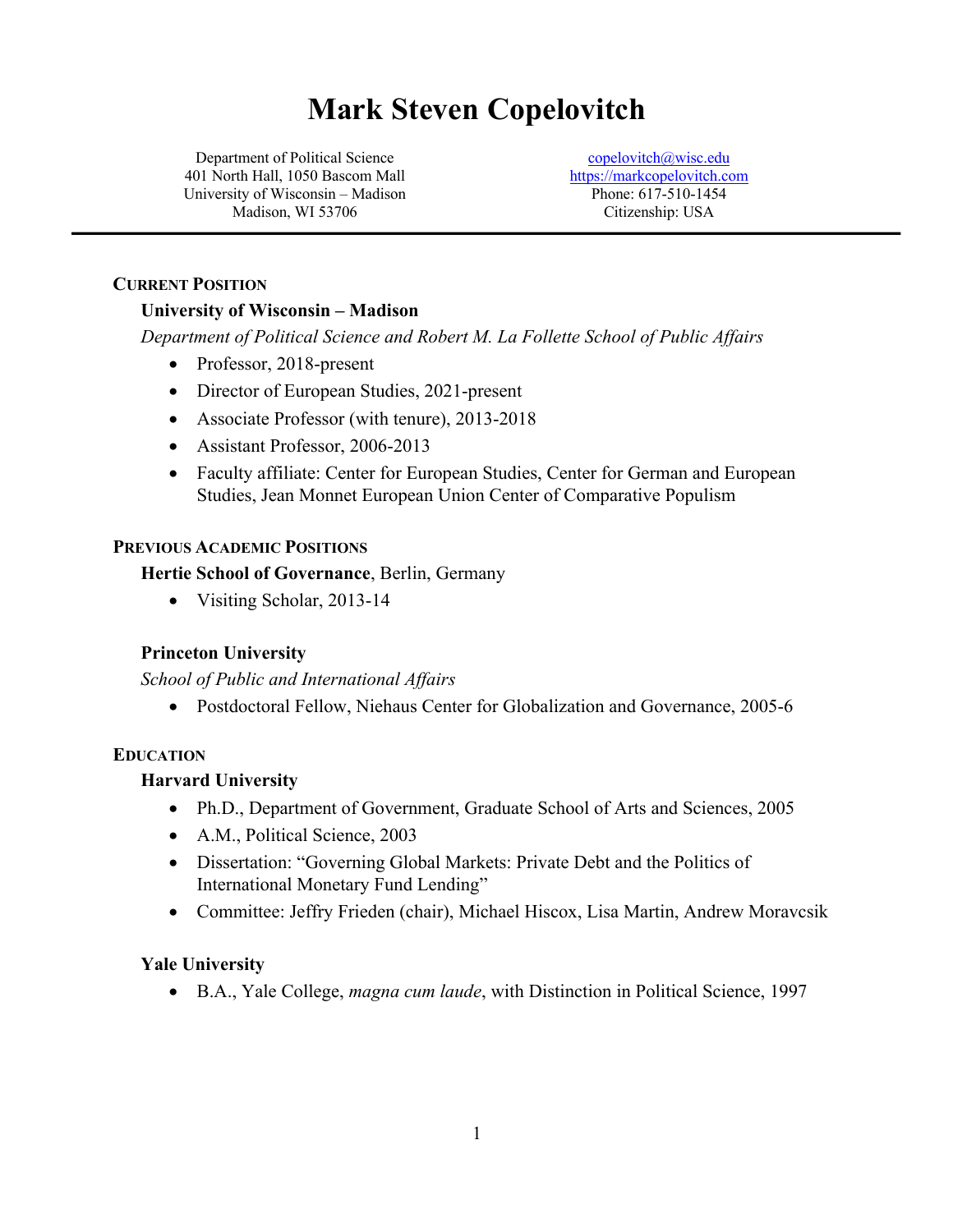#### **RESEARCH AND PUBLICATIONS**

#### **Books**

- 1. Mark Copelovitch and David A. Singer. 2020. *Banks on the Brink: Global Capital, Securities Markets, and the Political Roots of Financial Crises.* New York: Cambridge University Press.
- 2. Mark S. Copelovitch. 2010. *The International Monetary Fund in the Global Economy: Banks, Bonds, and Bailouts.* London: Cambridge University Press.

#### **Edited journal issues**

- 1. Mark Copelovitch and Jon C.W. Pevehouse. 2019. Special Issue on "International Organizations in a New Era of Populist Nationalism," *Review of International Organizations* 14(2).
- 2. Mark Copelovitch, Jeffry Frieden, and Stefanie Walter. 2016. Special Issue on "The Political Economy of the Euro Crisis," *Comparative Political Studies* 49(7).

#### **Peer-reviewed journal articles**

- 1. Mark Copelovitch. 2022. "An Unprecedented Recovery: Why Have We Lost The Plot?" *Intereconomics: Review of European Economic Policy* 57(1): 63-64.
- 2. Mark Copelovitch and Stephanie Rickard. 2021. Partisan Technocrats? How High Officials in International Organizations Matter. *Global Studies Quarterly* 1(3): 1-14.
- 3. John Ahlquist, Mark Copelovitch, and Stefanie Walter. 2020. The Political Consequences of External Economic Shocks: Evidence from Poland. *American Journal of Political Science* 64(4): 904-920.
- 4. Mark Copelovitch, Sara Hobolt, and Stefanie Walter. 2020. Challenges to the Liberal World Order. Cause for Pessimism or Optimism? Contribution to "Understanding Contemporary Challenges to the Global Liberal Order." *Journal of European Public Policy* 27(7): 1114-1125.
- 5. Mark Copelovitch and Jon C.W. Pevehouse. 2019. "International Organizations in a New Era of Populist Nationalism," *Review of International Organizations* 14(2): 169- 186.
- 6. Mark Copelovitch, Christopher Gandrud, and Mark Hallerberg. 2018. Financial Data Transparency, International Institutions, and Government Borrowing Costs*. International Studies Quarterly* 62(1): 23-41.
- 7. Mark Copelovitch and David A. Singer. 2017. Capital Inflows and Financial Crises: How Securities Markets Affect Bank Stability in Industrialized Countries. *Economics and Politics* 29(3): 179-208.
- 8. Mark S. Copelovitch, Jeffry Frieden, and Stefanie Walter. 2016. The Political Economy of the Euro Crisis. *Comparative Political Studies* 49(7): 811-40.
- 9. Mark S. Copelovitch and Tonya L. Putnam. 2014. Design in Context: Existing International Agreements and New Cooperation. *International Organization* 68(2): 1- 23*.*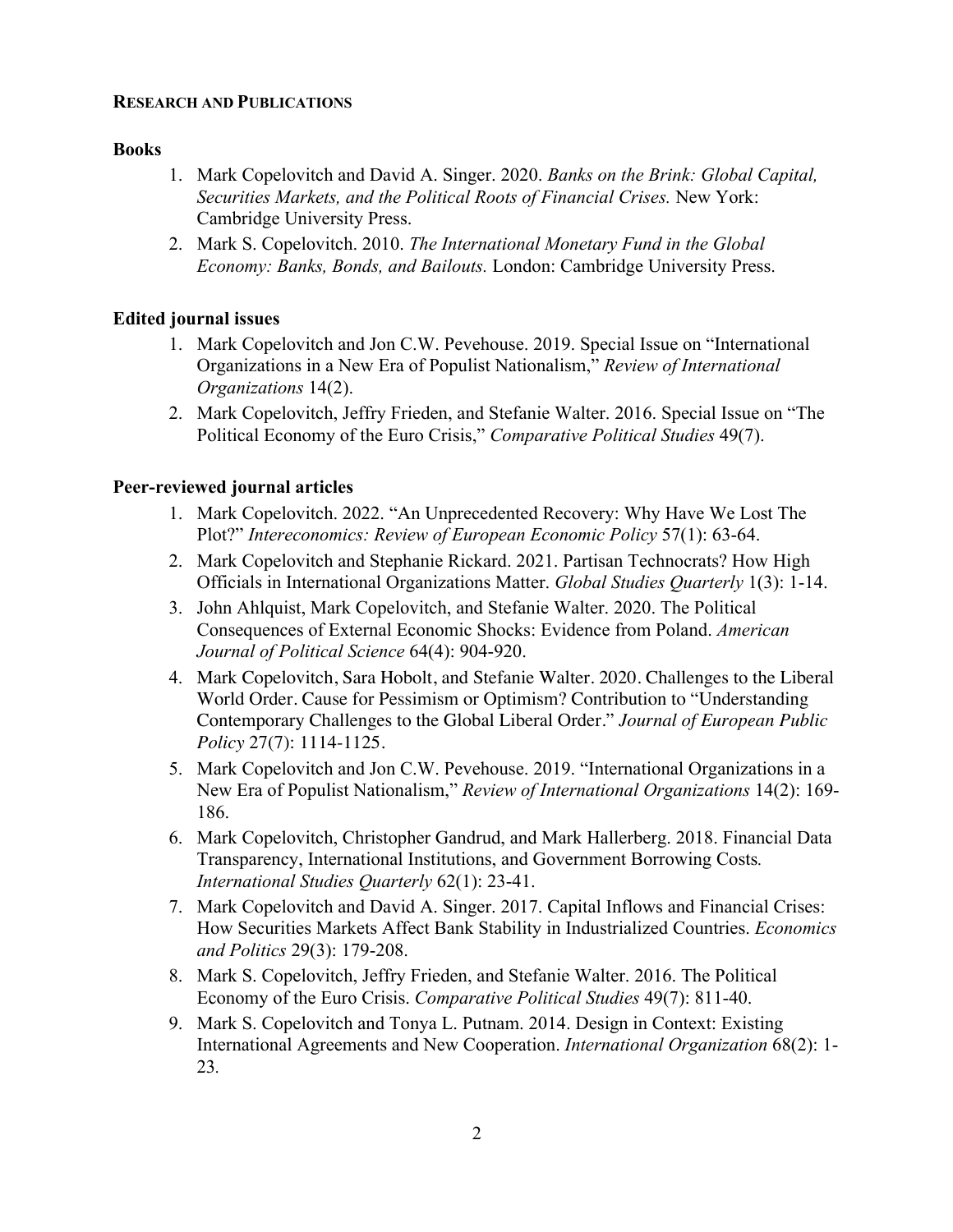- 10. Mark S. Copelovitch and Jon C. Pevehouse. 2013. Ties That Bind? Preferential Trade Agreements and Exchange Rate Policy Choice. *International Studies Quarterly* 57(2): 385-99.
- 11. Mark S. Copelovitch and David Ohls. 2012. Trade, Institutions, and the Timing of GATT/WTO Accession in Post-Colonial States. *Review of International Organizations* 7(1): 81-107.
- 12. Mark S. Copelovitch. 2010. Master or Servant? Common Agency, Preference Heterogeneity, and the Political Economy of IMF Lending. *International Studies Quarterly* 54(1): 49-77.
- 13. Mark S. Copelovitch and David A. Singer. 2008. Financial Regulation, Monetary Policy, and Inflation in the Industrialized World. *Journal of Politics* 70(3): 663-680.

#### **Edited volume contributions**

- 1. Mark Copelovitch and Stefanie Walter. Forthcoming. "Open Economy Politics and European Political Economy," in *European Political Economy*, Oxford University Press, eds. Manuela Moschella, Lucia Quaglia, and Aneta Spendzharova.
- 2. Mark Copelovitch and Ryan Powers. Forthcoming. "International Finance," in *Oxford Handbook on International Institutions*, Michael Barnett and Duncan Snidal (eds.). Oxford: Oxford University Press.
- 3. Mark Copelovitch and James Anderson. 2021. "Money," in *Oxford Handbook of International Political Economy*, Jon C.W. Pevehouse and Lennard Seabrooke (eds.). Oxford: Oxford University Press.
- 4. Mark S. Copelovitch and Jon C. Pevehouse. 2014. "Bridging the Silos: Trade and Exchange Rates in International Political Economy," *The Politics of International Trade*, Lisa L. Martin (ed.). Oxford: Oxford University Press.
- 5. Mark S. Copelovitch. 2013. Picking Up (and Rearranging) the Pieces: The Great Recession and the Politics of Global Financial Governance, *Governance Challenges and Innovations: Financial and Fiscal Governance*, Hertie School of Governance (ed.). Oxford: Oxford University Press.
- 6. William Roberts Clark, Mark S. Copelovitch, Mark Hallerberg, Lucia Quaglia, and Stefanie Walter. 2013. Challenge in Focus: Financial and Fiscal Governance, *The Governance Report 2013*, Hertie School of Governance (ed.). Oxford: Oxford University Press.

#### **Other publications**

- 1. "In an unprecedented economic recovery, why are we only talking about inflation?" *Wisconsin Examiner*, May 16, 2022 (https://wisconsinexaminer.com/2022/05/16/inan-unprecedented-economic-recovery-why-are-we-only-talking-about-inflation/).
- 2. "The war in Ukraine and other world crises haven't changed one fact: America remains prosperous and strong." *Milwaukee Journal Sentinel,* March 10 (https://www.jsonline.com/story/news/solutions/2022/03/10/war-ukraine-worldcrises-havent-diminished-u-s-power-world/9430907002/).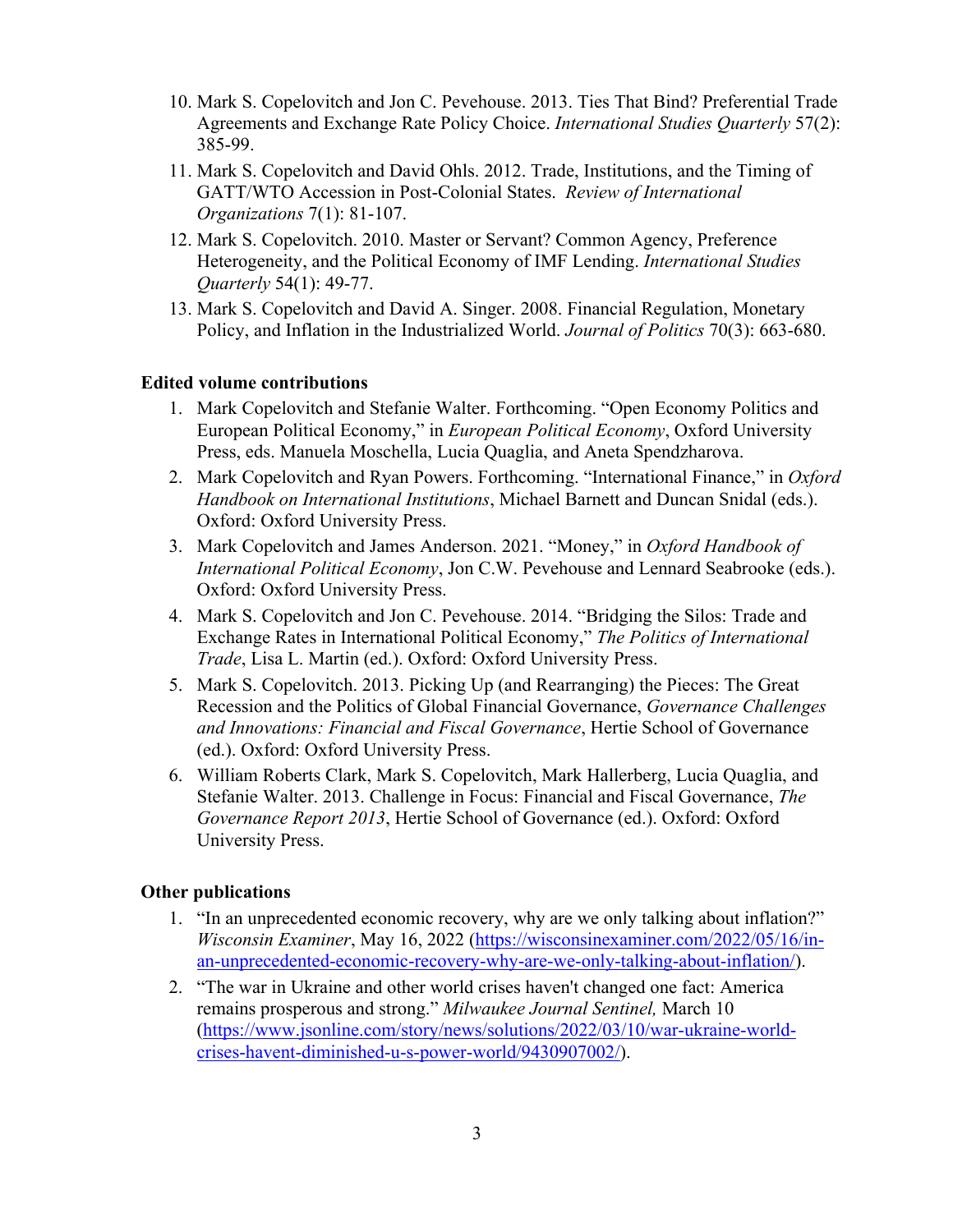- 3. "No This Isn't Europe's 'Hamiltonian Moment,'" Monkey Cage (Washington Post), May 27, 2020 (https://www.washingtonpost.com/politics/2020/05/28/no-this-isnteuropes-hamiltonian-moment/).
- 4. "'None of the Above' is No Longer an Option for the Eurozone." London School of Economics EUROPP, April 21, 2020 (https://blogs.lse.ac.uk/europpblog/2020/04/21/none-of-the-above-is-no-longer-anoption-for-the-eurozone/)
- 5. "It's (Long Past) Time for a Eurozone Brady Plan," Econbrowser, April 7, 2020 (http://econbrowser.com/archives/2020/04/guest-contribution-its-long-past-time-fora-eurozone-brady-plan)
- 6. Mark Copelovitch and David A. Singer, "Banks on the Brink," Econbrowser, March 28, 2020 (https://econbrowser.com/archives/2020/03/guest-contribution-banks-onthe-brink)
- 7. This Time Should Have Been Different: The Causes and Consequences of Macroeconomic Policy Failure in the Great Recession (https://papers.ssrn.com/sol3/papers.cfm?abstract\_id=3059991)
- 8. Mark Copelovitch, Jeffry Frieden, and Stefanie Walter. "Four Lessons from the Euro Crisis – and Why the Future of the Euro Remains Uncertain." London School of Economics EUROPP, October 7, 2016 (http://bit.ly/2dVrTK3).
- 9. Mark Copelovitch, Jeffry Frieden, and Stefanie Walter. "Was man über die Eurokrise wissen muss." De Facto, June 14, 2016 (http://www.defacto.expert/2016/06/14/eurokrise-2/).
- 10. Mark Copelovitch, Jeffry Frieden, and Stefanie Walter. "The Euro Zone is in Crisis. Here are the Four Most Important Lessons to Take Away." Monkey Cage (Washington Post), March 31, 2016 (https://www.washingtonpost.com/news/monkey-cage/wp/2016/03/31/the-euro-zoneis-in-crisis-here-are-the-four-most-important-lessons-to-take-away/).
- 11. Mark Copelovitch, Christopher Gandrud, and Mark Hallerberg, "Financial Regulatory Transparency and Sovereign Borrowing Costs." Econbrowser (http://econbrowser.com/archives/2016/02/guest-contribution-financial-regulatorytransparency-and-sovereign-borrowing-costs).
- 12. Mark Copelovitch, Christopher Gandrud, and Mark Hallerberg. "Financial Regulatory Transparency: New Data and Implications for EU Policy." Bruegel Policy Contribution, Issue 2015/20 (December): http://bruegel.org/wpcontent/uploads/2015/12/pc\_2015\_20-1.pdf.
- 13. Mark Copelovitch, Christopher Gandrud, and Mark Hallerberg. "Opaque Europe: Financial Supervisory Transparency, Why It's Important, and How to Improve It." Bruegel (http://bruegel.org/2015/12/opaque-europe-financial-supervisorytransparency-why-its-important-and-how-to-improve-it/).
- 14. "Greece Votes 'No.' Is This the End of the Eurozone?" Monkey Cage (Washington Post), July 7, 2015. https://www.washingtonpost.com/blogs/monkeycage/wp/2015/07/07/greece-votes-no-is-this-the-end-for-the-eurozone/.
- 15. Review of *The Politics of IMF Lending*, by Michael Breen. 2014, *Review of International Organizations* 9(1): 125-30.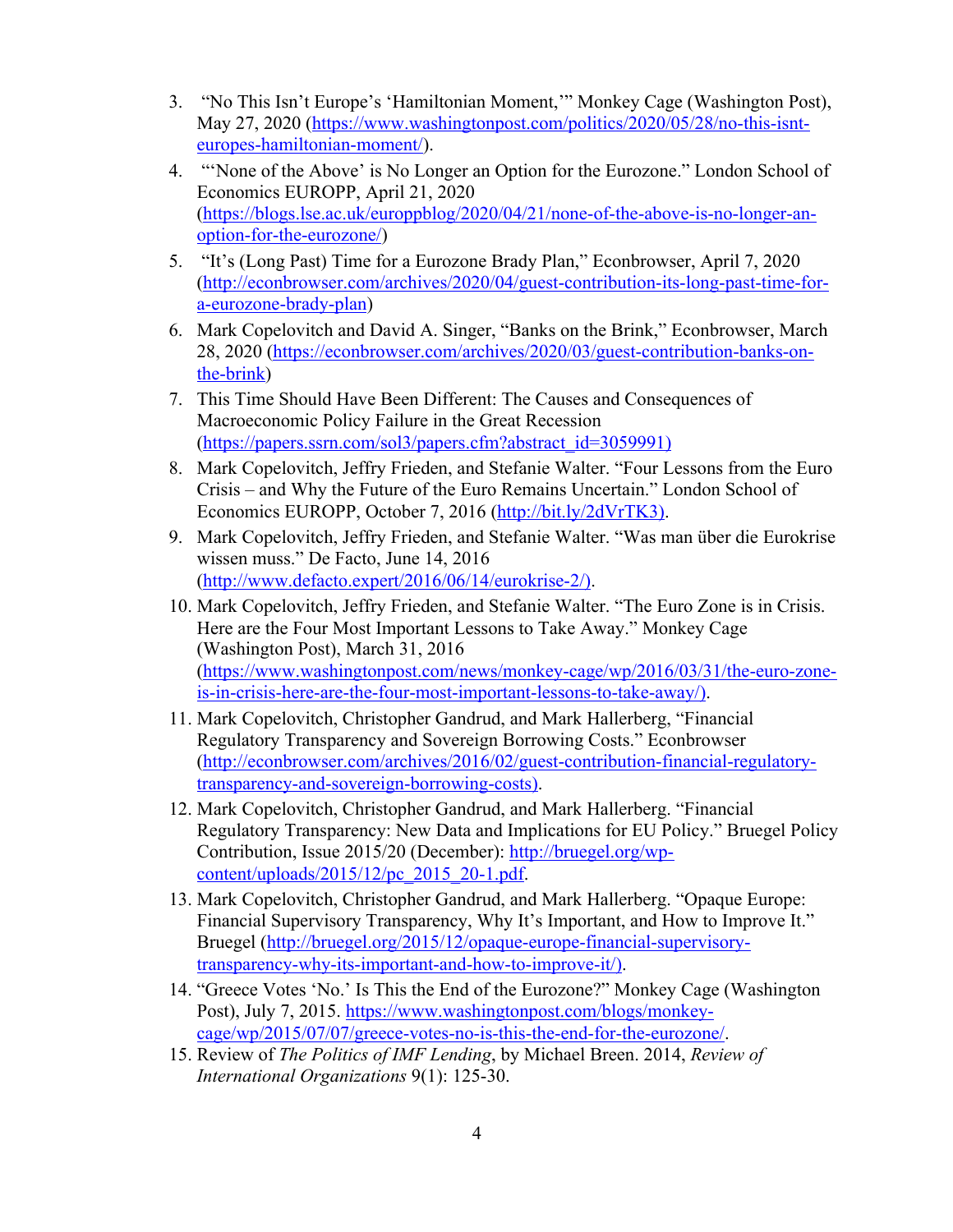- 16. Books on the Global Financial Crisis: An Annotated Field Guide. APSA Political Economy Newsletter, Winter 2011. Reprinted at https://themonkeycage.org/2011/01/books on the global financial /.
- 17. "Some Thoughts on the IMF Reform Debate," Econbrowser, October 7, 2010 (http://econbrowser.com/archives/2010/10/some\_thoughts\_o)
- 18. "Is Spain Next?" Econbrowser, June 17, 2010 (http://econbrowser.com/archives/2010/06/is spain next)

# **RESEARCH IN PROGRESS**

# **Working papers**

- Sins of Omission: Mainstream Parties in the EU and the Decline of "Ever Closer" Union" (with Sara Wallace Goodman)
- The Political Impact of Monetary Shocks: Evidence from India's 2016 Demonetization (with Rikhil Bhavnani): (https://papers.ssrn.com/sol3/papers.cfm?abstract\_id=3095228).
- Do We Really Know What We Think We Know About the Politics of IMF Lending? Measuring and Reassessing US Influence in Global Financial Governance (with Ryan Powers): https://www.internationalpoliticaleconomysociety.org/sites/default/files/paperuploads/2021-10-20-18\_58\_04-copelovitch@wisc.edu.pdf
- The Trilemma and Trade Policy: The Monetary and Financial Roots of WTO Disputes (with Jon Pevehouse and Sujeong Shim)
- Central Bank Independence, Macroeconomic Constraints and the Political Economy of Macroprudential Policy (with Allison Myren)

# **New projects**

- "Dollar Signs: US Financial Dominance and the Future of American Power, Prosperity, and Democracy (new book project)
- American Financial Hegemony and US National Security Policy (with Josh Shifrinson)
- Media Consumption, Political Networks, and Public Attitudes Toward Inflation (with Michael Wagner)

# **HONORS AND AWARDS**

- Herb Kohl Public Service Research Fellowship, University of Wisconsin Madison, La Follette School of Public Affairs, 2021-22
- Daniel Louis and Genevieve Rustvold Goldy Faculty Fellow, University of Wisconsin – Madison, La Follette School of Public Affairs, 2020-21
- Departmental nominee (La Follette School), Epstein Fellowship, 2020
- Vilas Associate Award, Division of Social Sciences, UW Madison, 2017-19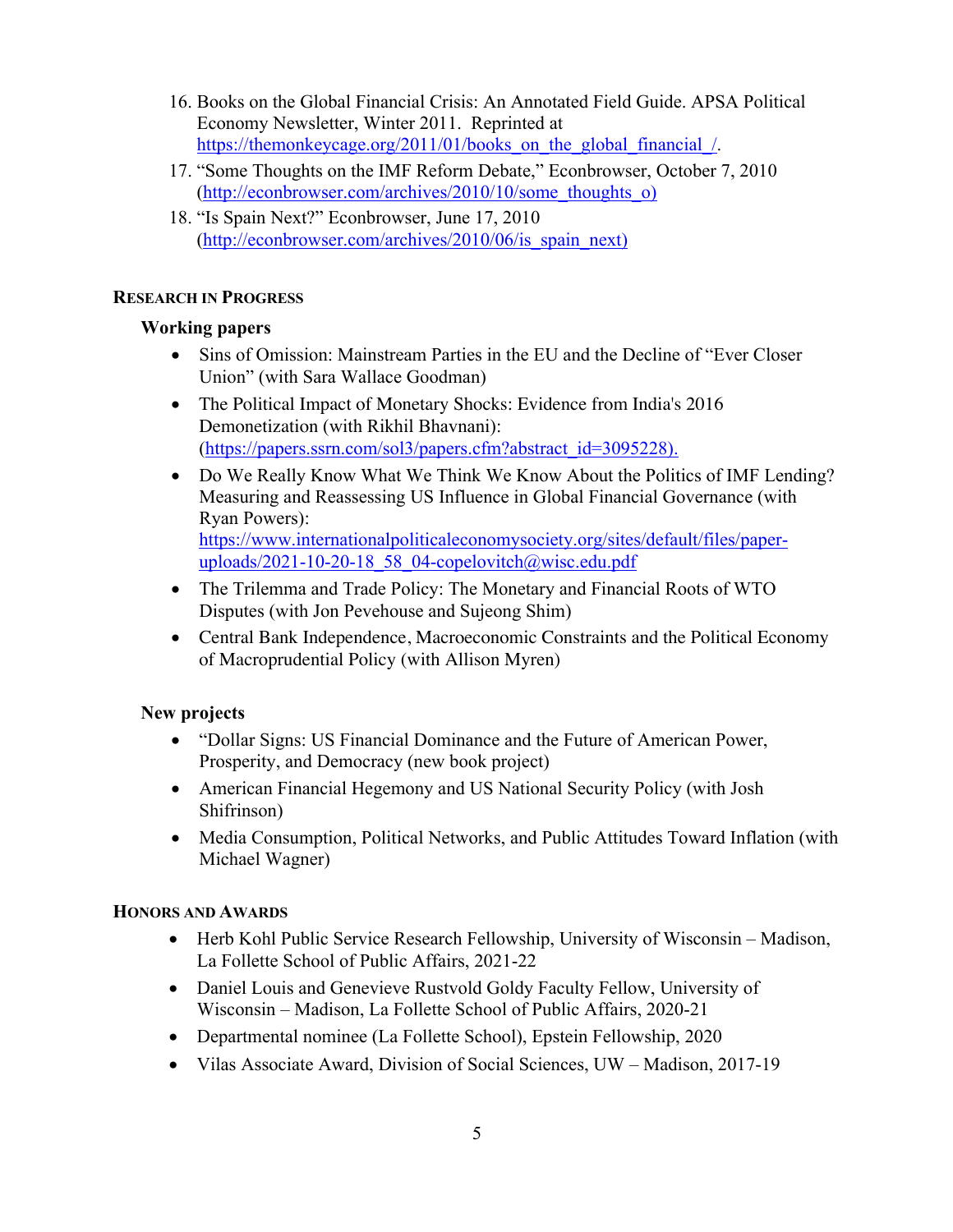- Honored Instructor (University Housing), UW Madison, Fall 2016, Spring 2017, Fall 2019
- Departmental nominee (La Follette School), Romnes Fellowship, 2018-19
- European Commission Erasmus Plus Jean Monnet Project, 2015-2017, Key faculty
- Provost nominee, Andrew Carnegie Fellows Program, University of Wisconsin Madison, 2015
- Daniel Louis and Genevieve Rustvold Goldy Faculty Fellow, University of Wisconsin – Madison, La Follette School of Public Affairs, 2015-16
- Trice Family Faculty Scholar, University of Wisconsin Madison, Department of Political Science, 2013-16
- Alternate, Fulbright Scholar Award, German Fulbright Foundation, 2013-14
- Departmental nominee (Political Science), University Distinguished Teaching Award, University of Wisconsin – Madison, 2012, 2013
- Outstanding Mentor Award, Ronald E. McNair Post-Baccalaureate Achievement Program, University of Wisconsin – Madison, 2008
- Kellogg / Notre Dame Award for the Best Paper in Comparative Politics (with David Andrew Singer), Midwest Political Science Association, 2007
- Robert Noxon Toppan Prize, Best Dissertation on a Subject of Political Science, Faculty of Arts and Sciences, Harvard University, 2006
- Certificates of Distinction in Teaching, Faculty of Arts and Sciences, Harvard University, Fall 2001, Spring 2002, Fall 2002
- National Science Foundation Graduate Fellowship, Honorable Mention, 2000

# **PRESENTATIONS & INVITATIONS**

# **Invited seminars/talks**

- Book conference, Richard Clark, Princeton University, Niehaus Center for Globalization and Governance, April 2022
- *Texas A&M, Bush School of Government and Public Service, AY 2020-21, date TBD*
- *McGill University, Department of Political Science, March 2020 (postponed TBD)*
- *Queens University, Department of Political Studies, March 2020 (postponed TBD)*
- *University of Toronto, Munk School of Global Affairs, March 2020 (postponed TBD)*
- Visiting scholar, Tel Aviv University, School of Political Science, January 2020
- Politics and Political Economy Seminar, SAIS/Johns Hopkins, April 2019
- Hertie School of Governance, Berlin, Germany, February 2019
- Funded participant, Conference on the Politics  $\&$  Economics of International Finance
	- o Harvard University, Cambridge, Massachusetts, 2015, 2017-20; Hertie School of Governance/Federal Ministry of Finance, Berlin, Germany, February 2011; Claremont Graduate University, Claremont, California, May 2008; Emory University/Federal Reserve Bank of Atlanta, Atlanta, Georgia, February 2007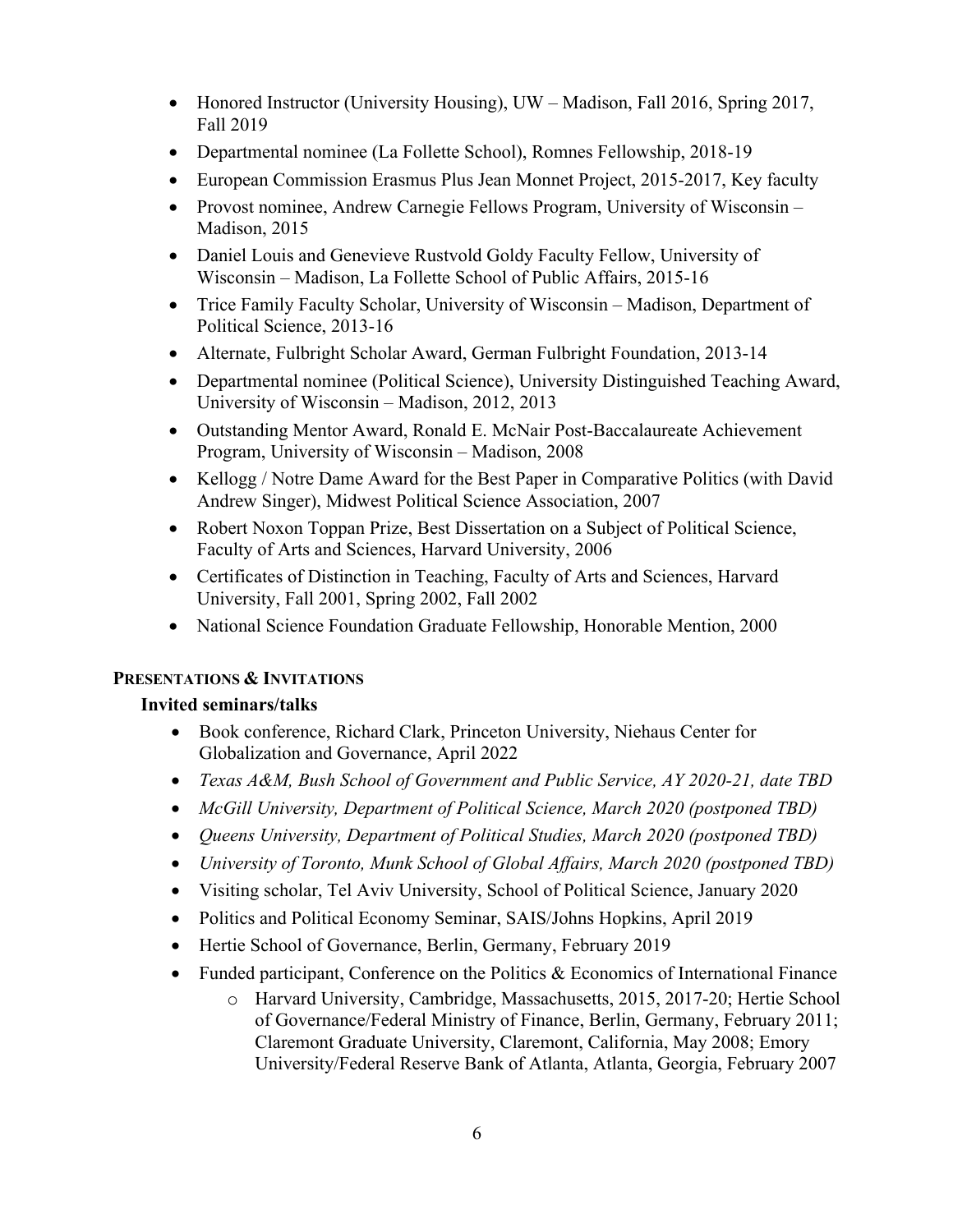- Workshop on Understanding Challenges to the Contemporary Global Order, Cornell University/University of Zurich, Vitznau, Switzerland, October 2018
- Workshop on Understanding Challenges to the Contemporary Global Order, Cornell University/University of Zurich, Filzbach, Switzerland, October 2017
- Visiting Scholar, Technical Institute of Monterrey, Mexico City, January 2018
- Workshop on Understanding Challenges to the Contemporary Global Order, Cornell University/University of Zurich, Filzbach, Switzerland, October 6-7, 2017
- University of Pennsylvania, Department of Political Science, March 2017
- Book conference, Cameron Ballard-Rosa, UNC Chapel Hill, May 2016
- Workshop on the Economics and Politics of Financial Crisis, Free University of Berlin, April 2016
- Visiting Scholar, University of Duisburg-Essen, Department of Political Science, January 2016
- Yale University, Leitner Political Economy Seminar, October 2015
- University of Toronto, Munk School of Global Affairs, Workshop on Global Imbalances, June 2015
- Book conference, Jonas Bunte, University of Texas-Dallas, May 2015
- Funded participant, Conference on Crisis, Institutions, and Banking Union, Hertie School of Governance/German Finance Ministry, Berlin, Germany, June 2014
- University of Heidelberg, Economics and Politics Seminar, May 2014
- University of Konstanz, Department of Politics and Public Administration, May 2014
- University of Zurich, Department of Political Science, April 2014
- Tel Aviv University, Hartog School of Government and Policy, April 2014
- London School of Economics, Systemic Risk Centre, March 2014
- Hertie School of Governance, Political Economy Workshop, December 2013
- Trinity College, Dublin, Department of Politics, November 2013
- London School of Economics, Department of International Relations, October 2013
- London School of Economics, Department of Government, March 2013
- McGill University, Centre for International Peace and Security Studies, February 2013
- University of Virginia, Frank Batten School of Leadership and Public Policy, October 2012
- Academic Exchange/Yitzhak Rabin Center, 2012 Mission to Israel, July 9-16, 2012
- Project on International Affairs Seminar Series, University of California San Diego, March 2012
- Mershon Center for International Security Studies, Globalization, Institutions, and Economic Security Workshop, Ohio State University, January 2012
- Program of International Conflict and Cooperation, Department of Political Science, Texas A&M University, May 2011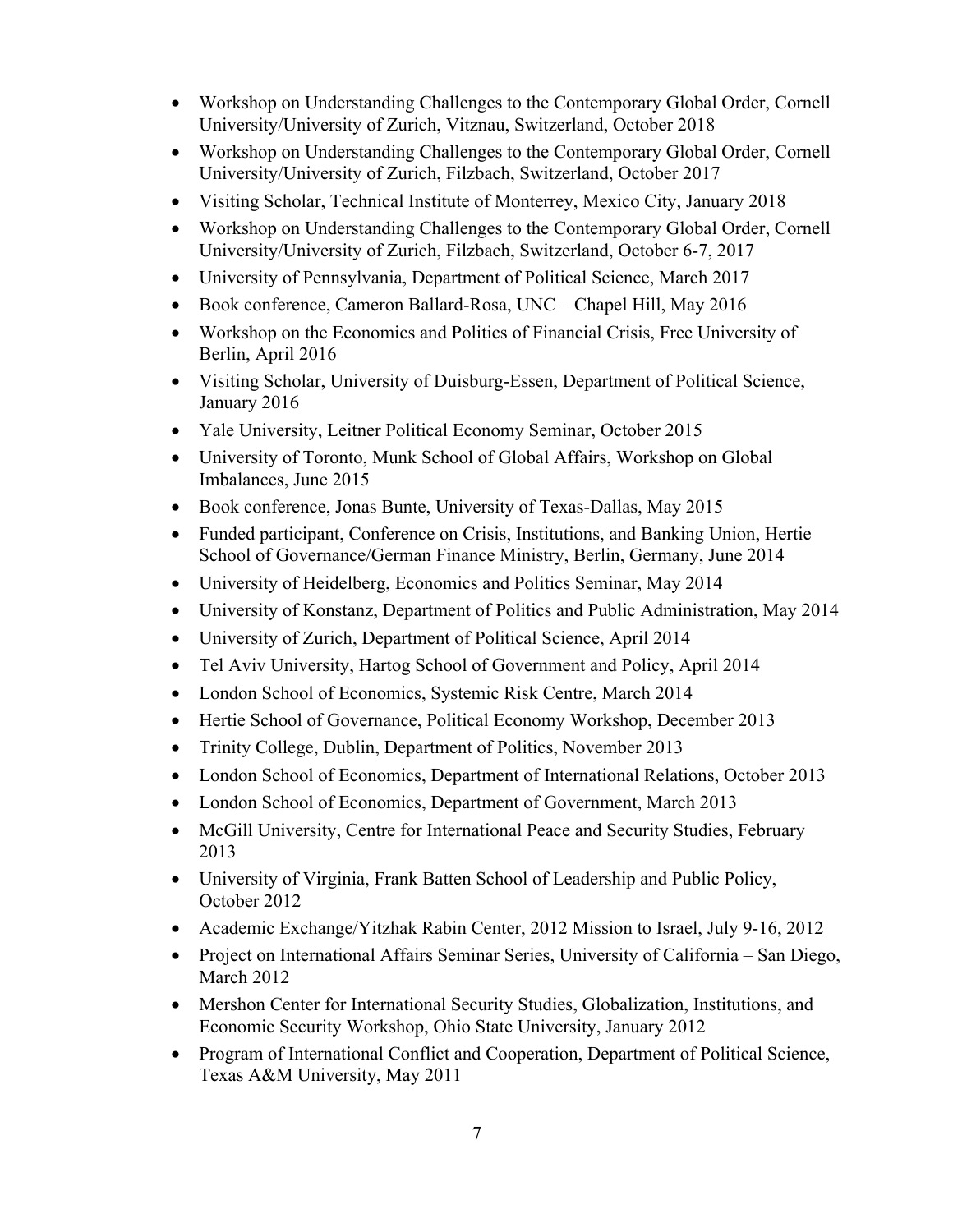- Workshop on the Financial and Fiscal Governance, Hertie School of Governance, Berlin, Germany, September 2011
- Workshop on States, Development, and Global Governance, Global Legal Studies Center, University of Wisconsin – Madison, May 2011
- Politics in Times of Crisis II Workshop, University of Heidelberg, Heidelberg, Germany, December 2010
- Workshop on the Politics of Trade Agreements: Theory, Measurement, and Empirical Analysis, Princeton University, April 30-May 1, 2010
- Workshop on States, Development, and Global Governance, Global Legal Studies Center, University of Wisconsin – Madison, March 2010
- Program on International Politics, Economics, and Security (PIPES) Workshop, University of Chicago, January 14, 2010

#### **Conference presentations**

- European Union Studies Association, 2022
- American Political Science Association Annual Meeting, 2003-4, 2006-7, 2009, 2011-19, 2020 (declined), 2021
- International Political Economy Society (IPES) Annual Conference, 2006-11, 2015, 2017-18, 2021
- Annual Conference on the Political Economy of International Organizations (PEIO), 2008, 2010, 2012, 2014-15, 2017, 2019-20
- European Political Science Association Annual Meeting, 2016, 2018, 2020 (postponed)
- Midwest Political Science Association Annual Conference, 2004, 2007, 2009, 2010, 2013, 2018, 2021
- International Studies Association Annual Conference, 2002, 2008
- Annual Conference of the Society for Institutional and Organizational Economics, 2016
- ECPR General Conference/Pan-European International Relations Conference, 2001

# **RESEARCH SUPPORT**

- European Commission Jean Monnet Project Grant, 2018-20 (13,500 Euros), UW Madison
- Vilas Associate, UW Madison, 2017-19 (\$78,398)
- VCGRE Grant, UW Madison, Wisconsin Project on International Relations (with Jon Pevehouse, Jessica Weeks, Helen Kinsella, and Jonathan Renshon), 2016-19 (\$320,000)
- European Commission Erasmus Plus Jean Monnet Project, 2015-2017, Key faculty grant ( $\in$ 18,381), UW – Madison
- Center for European Studies, Course development grant, 2015-16, UW Madison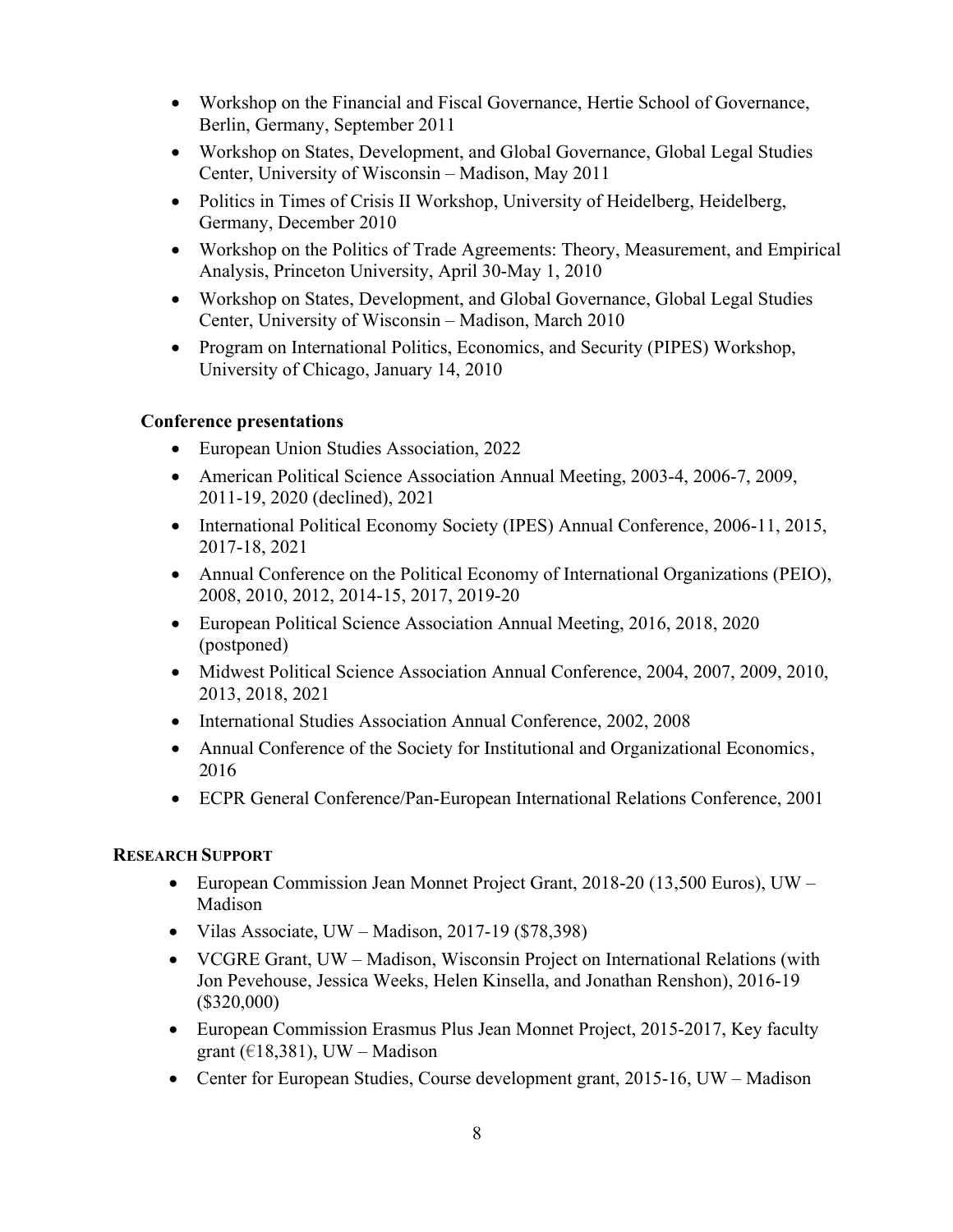- Mellon Foundation Area and International Studies grant, International Institute, University of Wisconsin – Madison, 2014-15 (with Nils Ringe)
- Graduate School Fall Research Competition Grant, UW Madison, 2007-8 (\$22,654); 2009-10 (\$19,976); 2010-11 (\$40,160); 2013-14 (\$32,671)
- Center for German and European Studies Project Grant, "Transforming European Governance," University of Wisconsin – Madison, 2012 (\$1000)
- European Union Center of Excellence Research Grant, University of Wisconsin Madison, "The Future of the Eurozone," 2011-14 (\$2000)
- Center for German and European Studies (DAAD) Research Grant, University of Wisconsin – Madison, 2011 (\$1000)
- Course Development Grant, Center for German and European Studies, University of Wisconsin – Madison, 2009 (\$3000)
- Applied Funds grants, Center for International Business and Research (CIBER), University of Wisconsin - Madison, 2007-10 (\$1500 each)
- International Relations Colloquium Grant, Brittingham Fund, Office of the Chancellor, University of Wisconsin –Madison, 2008 (\$4000)
- Graduate Society Dissertation Fellowship, Harvard University, 2004-5
- Liebenstein Research and Travel Grant, Graduate School of Arts and Sciences, Harvard University, 2003
- Predissertation Research Grants, Weatherhead Center for International Affairs and Center for European Studies, Harvard University, 1999-2002

# **TEACHING**

# **Areas of expertise**

• International relations, international political economy, international organizations

# **Political Science: undergraduate**

- PS 140: Introduction to International Relations (Spring 2015/2016*/2022*, Fall 2016/2017/2018/2019/2020/2021)
- PS 350: International Political Economy (Fall 2014/*2022,* Spring 2007-10/2012, Summer 2011-13, Summer 2016/2017/2018)
- PS 601: Politics of Global Financial Relations (Spring 2008-10, Fall 2015)
- PS 201: Comparative Regional Integration (Fall 2010, Spring 2016)
- Senior honors thesis advising (2007-9, 2014-15)
- Directed reading courses on global finance/political economy (2008-11, 2022)

# **Political Science: graduate**

- PS 857: Theories of International Relations (Fall 2008, Fall 2011)
- PS 864: International Political Economy (Fall 2006, Spring 2009/2011/2013/2015/2018/2022)
- PS 959: International Organization (Spring 2007, Spring 2012)
- PS 988: International Relations Graduate Workshop (Fall & Spring 2009-10/2012- 13/2019-20)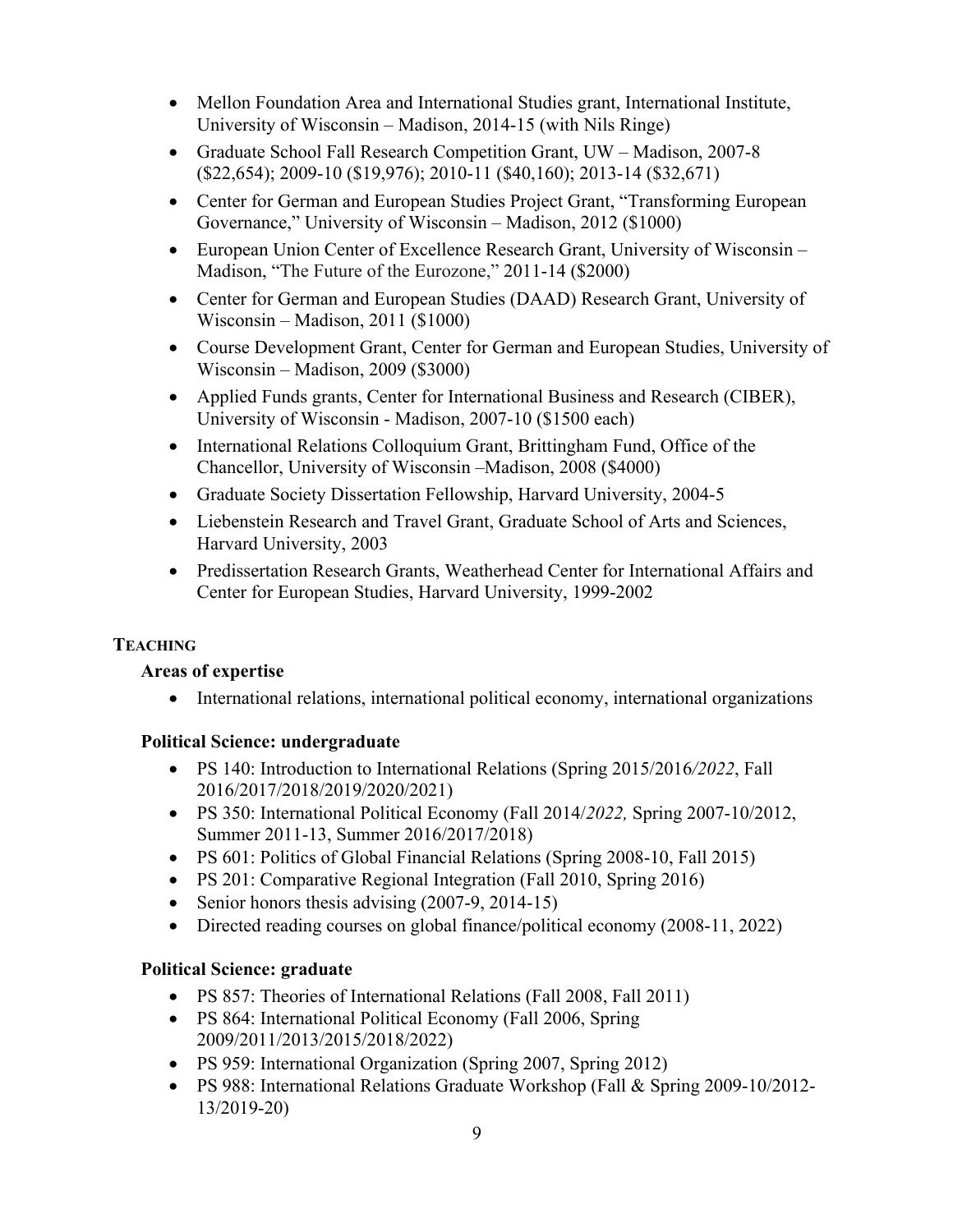# **Robert M. La Follette School of Public Affairs**

- PA 327: Undergraduate Internship (Summer 2021/*2022*)
- PA 850: International Governance (Fall 2007-8, Fall 2010-12, Fall 2014-18, Spring 2020, Fall 2021/*2022*)
- PA 974: Global Financial Governance (Fall 2006, Fall 2009, Fall 2020)

#### **GRADUATE STUDENT ADVISING**

# **Former doctoral students (with placements)**

• Sujeong Shim, NYU Abu Dhabi (post-doc, University of Zurich); Anne Jamison, Copenhagen Business School (post-docs, Princeton University and University of Stellenbosch); Anna Oltman, University College London; Micah Dillard (nonacademic); Susanne Mueller-Redwood, Mount Holyoke College; Ryan Powers, University of Georgia (post-doc, Yale University); Dalton Lin, Georgia Institute of Technology (post-doc, Princeton University); Roseanne McManus, Penn State; Kristin Vekasi, University of Maine; A. Mert Kartal, St. Lawrence University; David Ohls, American University; Kyle Hanniman, Queen's University (Canada); Tricia Olsen, University of Denver; Amy Forster Rothbart, Hartwick College; Courtney Hillebrecht, University of Nebraska – Lincoln; Peter Holm, NYU (administrative); Mark Nance, North Carolina State University; Jason Brozek, Lawrence University; Ann Rivlin, UW-Madison

# **Current doctoral students**

- Yumi Park  $(5<sup>th</sup>$  year)
- Committee member: Caileigh Glenn ( $7<sup>th</sup>$  year); Dillon Laaker ( $6<sup>th</sup>$  year); Frederick Chen (6<sup>th</sup> year); Andrew McWard (5<sup>th</sup> year), Omar Dumdum (Journalism and Mass Communications,  $4^{\text{th}}$  year); Peter Erickson ( $3^{\text{rd}}$  year); Laura Felone ( $3^{\text{rd}}$  year, expected)
- External committee member: Marina Pavlova (Hertie School Berlin)
- External committee member: Gal Bitton (Tel Aviv University)

# **Current La Follette students**

• Primary faculty advisor to 5-10 masters' students each year since 2006

# **PRIOR WORK EXPERIENCE**

- Resident Tutor, John Winthrop House, Harvard University, Cambridge, MA, 2003-5
- Consultant, Corporate Decisions/Mercer Management Consulting, Boston, MA, 1997-9
- Consultant, Price Waterhouse, Office of Government Services, Arlington, VA, Summer 1996
- Program intern, Office of Policy & Program Development, U.S. Department of Transportation, Federal Railroad Administration, Washington, DC, Summer 1995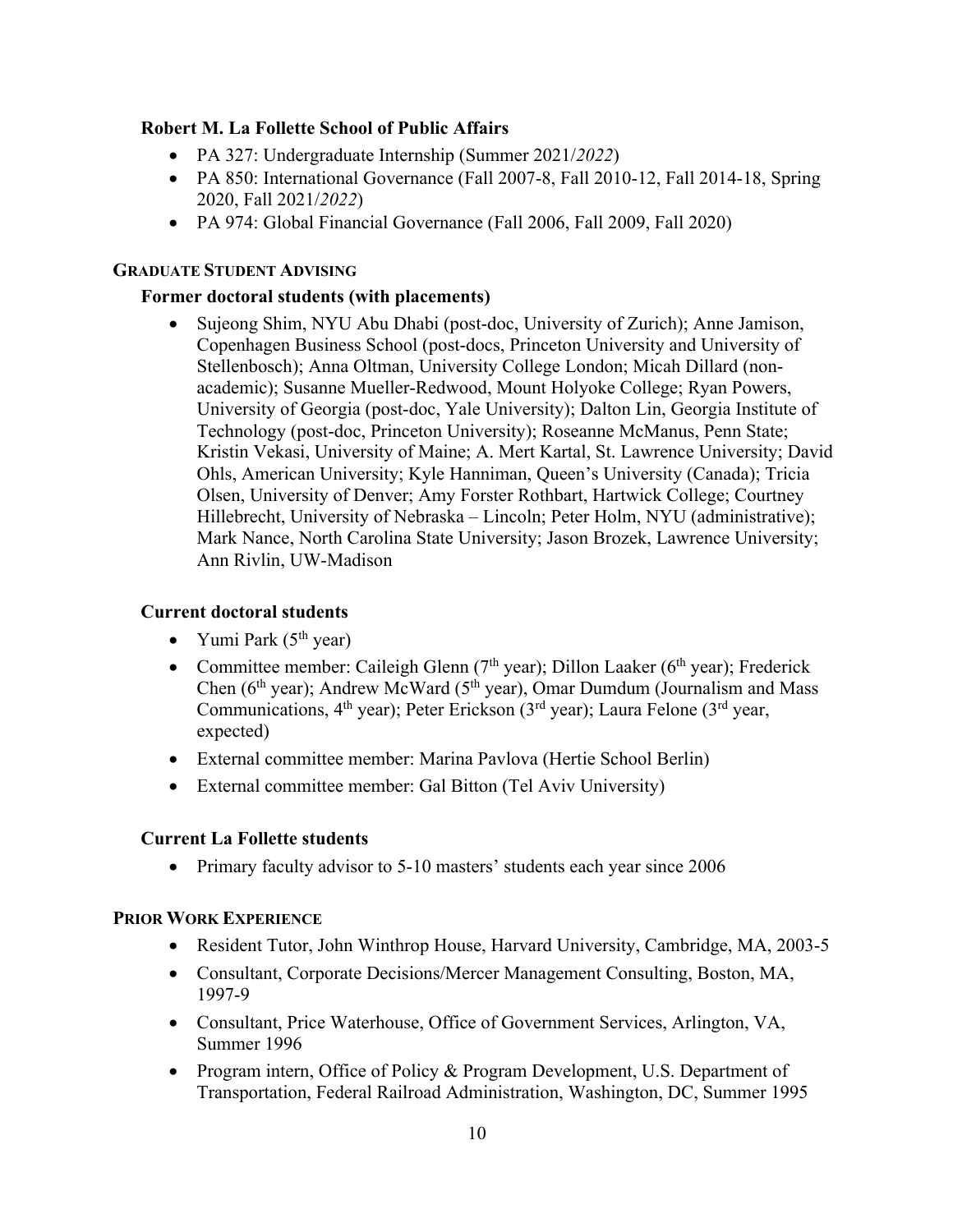#### **SERVICE**

#### **Public talks**

- Economic Impact of the Russia-Ukraine War, UW Flash Talks at the Capitol, April 27, 2022.
- Inflation Briefing, Leadership Now Project (https://www.leadershipnowproject.org), March 10, 2022.
- Russia Invades Ukraine: A Public Forum, CREECA, UW Madison, March 2 (https://creeca.wisc.edu/event/faculty-panel-on-war-in-ukraine/).
- Climate, Energy, and Geopolitics (with Mikhaila Calice and Paul Wilson), UW Now, November 9, 2021
- Election 2020: A Spotlight on Policy, Town Hall on Foreign Relations and Trade (with Jon Pevehouse, Tana Johnson, and Menzie Chinn), La Follette School, October 12, 2020
- World of Exclusion: A Comparative Look at Nationalistic Populism, Alexander Hamilton Society (with Lew Friedland and Jeffrey Gedmin), University of Wisconsin – Madison, November 20, 2019
- Brexit and the Future of the European Union, Madison International Trade Association, April 9, 2019
- Brexit and the Future of the European Union, Madison Council on Foreign Relations, January 22, 2019
- Brexit and the Future of the European Union. Rotary Club of Madison, January 31, 2018.
- Keynote Address, "Trans-Atlantic Relations: Storm Clouds on the Horizon?" Symposium on Globalization: Immigration and Free Trade. School of Public and Global Affairs, Northern Illinois University, November 3, 2017.
- Brexit and the Future of Trans-Atlantic Relations. The Executive Committee/UW Speakers' Bureau, Minocqua, WI, August 11, 2017.
- US-EU Trade Relations: Storm Clouds on the Horizon? Madison International Trade Association (MITA), Madison, March 17, 2017
- Brexit: Implications for Europe, the US, and the Global Economy. Global Hot Spots Lecture Series, University of Wisconsin – Madison, March 10, 2017
- The World Economy: (Why) Is It Such a Mess? What's Next? Jewish Business and Professionals Round Table Breakfast, Madison, June 1, 2016.
- Europe: Trade in the Midst of Uncertainty. Madison International Trade Association (MITA), Madison, February 9, 2016
- A World Out of Balance: Are The "Mercantilists" Germany and China Undermining the Global Economy? Munk School of Global Affairs, University of Toronto, June 3, 2015
- "The Future of Trade: A Discussion with Professors Joseph Conti, Jon Pevehouse, and Mark Copelovitch," Society & Politics Committee, Wisconsin Union Directorate. UW-Madison. April 13, 2015.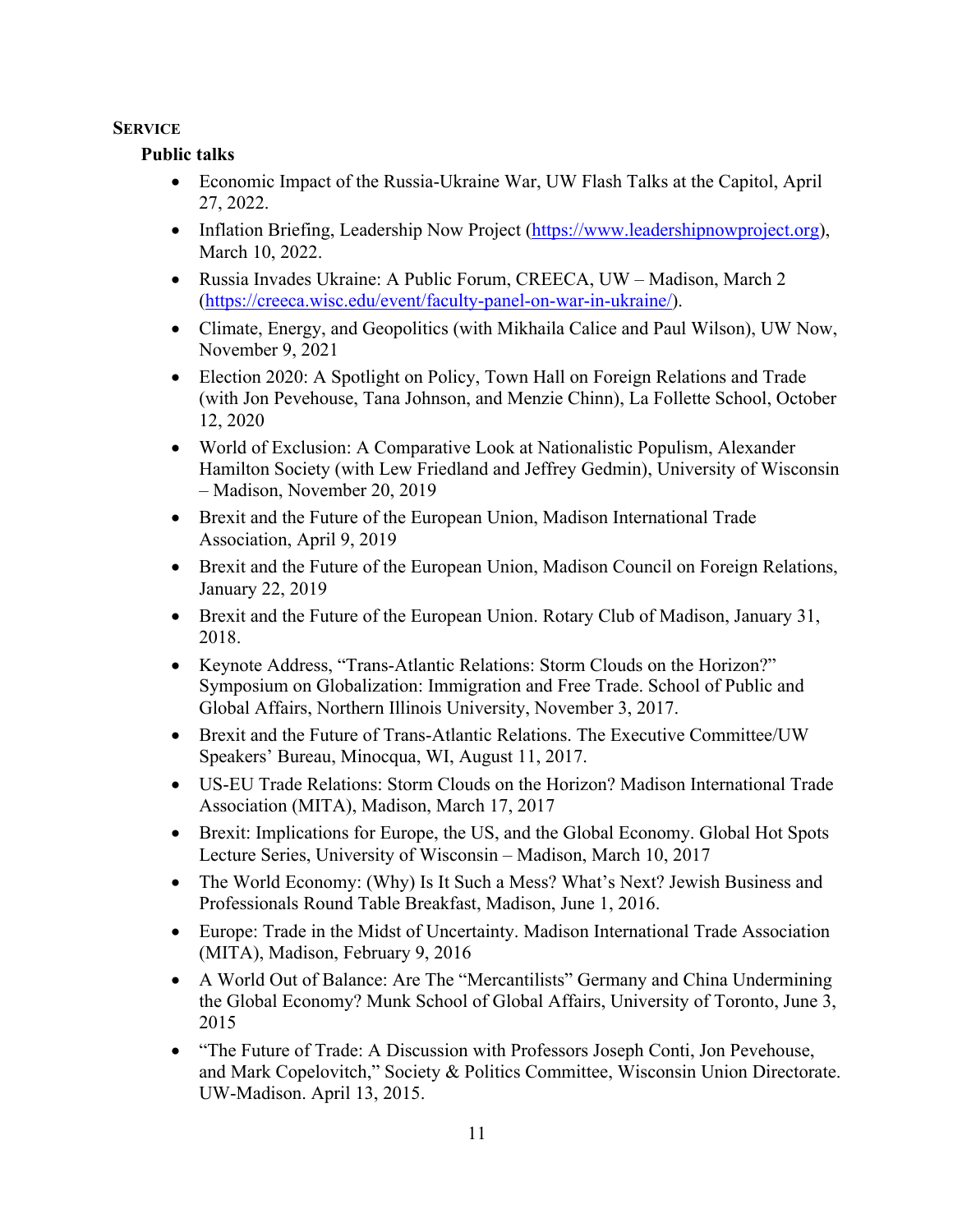- The Euro Crisis: Greece, Ireland, and the Future (?) of the Single Currency
	- o Senior Summer School, Madison, WI, August 1, 2012; UW Founders' Day Alumni Celebration, Washington, DC, May 15, 2012 and New York, NY, April 14, 2012; Vantage Point Group, Madison Club, Madison, WI, February 3, 2012; Global Hot Spots Lecture Series, University of Wisconsin – Madison, November 18, 2011
- Keynote address, Symposium on the Global Economic Crisis, Grinnell College, Rosenfield Program in Public Affairs, International Relations, and Human Rights, February 22, 2012
- The European Debt Crisis: Impacts on US Business? CIBER-Madison International Trade Association (MITA) program, Madison, January 17, 2012
- The Financial Crisis is Over...Now What? Senior Summer School, Madison, WI, August 2, 2011
- Global Financial Governance in the Wake of the Great Recession, Madison Committee on Foreign Relations, June 14, 2011
- Global Capital and the International Financial Crisis, International Learning Community, University of Wisconsin – Madison, September 28, 2010
- In Search of Stability: The Politics and Economics of the Global Financial Crisis.
	- o UW Founders' Day Alumni Celebration, Sacramento, CA, May 20, 2009; UW Continuing Studies Senior Learning, Madison, WI, April 22, 2009; Global Hot Spots Lecture Series, UW – Madison, January 23, 2009

# **Media**

- Radio interview, "American prosperity is alive and well," Central Time, Wisconsin Public Radio, April 5, 2022 (https://www.wpr.org/argument-american-prosperityalive-and-well).
- "Is The University of Austin Just a PR Stunt?" *New York Times,* The Argument (podcast): December 8, 2021: https://www.nytimes.com/2021/12/08/opinion/theargument-free-speech-on-college-campuses.html
- Quoted in "Wisconsin: The Incubator for America's Tribal Politics," *Washington Post*, October 8, 2021 (https://www.washingtonpost.com/politics/2021/10/08/wisconsin-polarizationdemocrats-republicans/).
- Radio interview, "Will President Biden Keep Trump Tariffs and Trade Policy in Place?" Central Time, Wisconsin Public Radio, February 4, 2021 (https://www.wpr.org/will-president-biden-keep-trump-tariffs-and-trade-policiesplace).
- Quoted in "Donald Trump's Gift to America: Realizing We've Never Been a Liberal Democracy," *Salon*, January 2, 2021 (https://www.salon.com/2021/01/02/donaldtrumps-gift-to-america-realizing-weve-never-been-a-liberal-democracy/)
- Radio interview, "What's Changing as USMCA Takes Effect," Central Time, Wisconsin Public Radio, July 3, 2020 (https://www.wpr.org/whats-changing-usmcatakes-effect)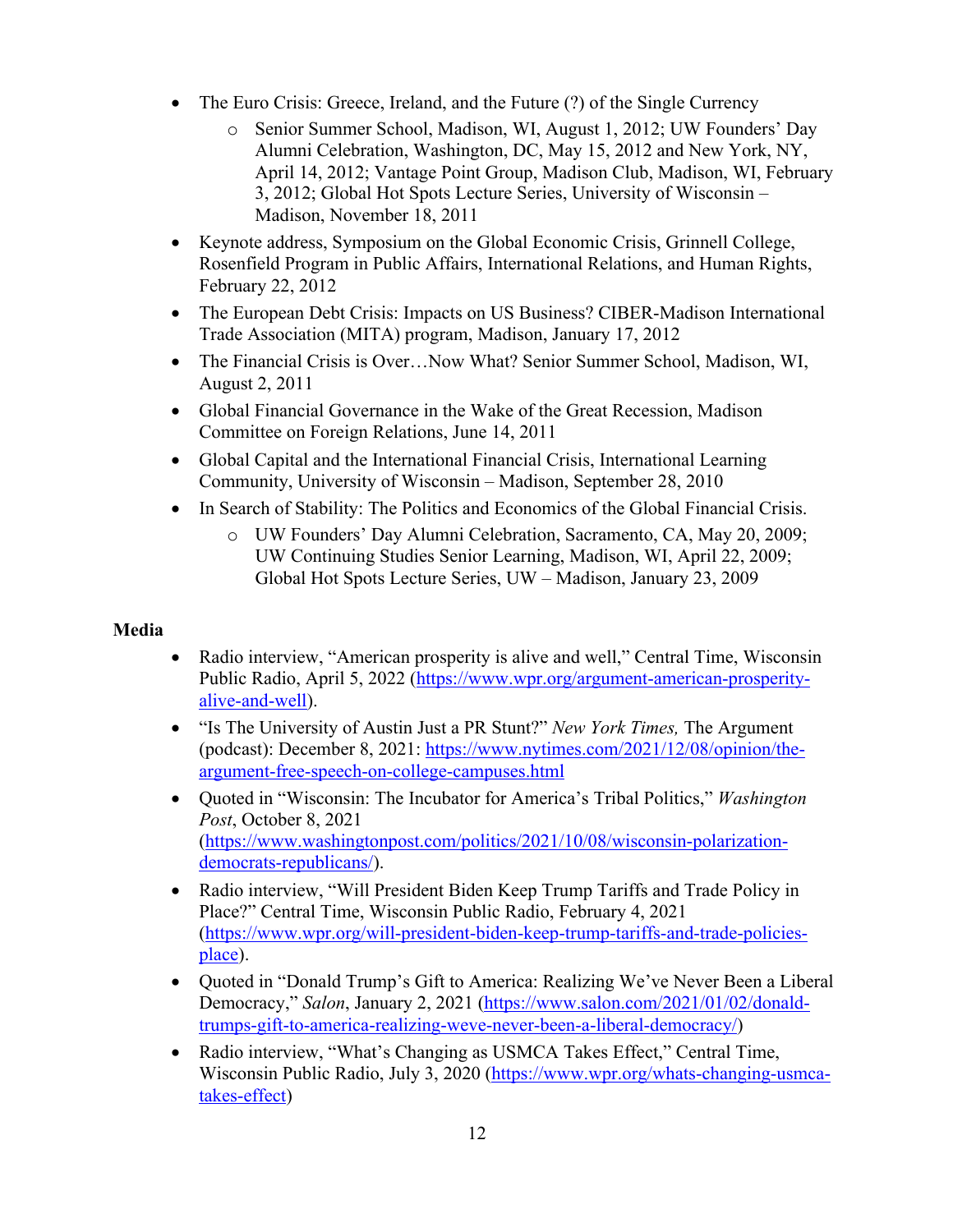- Radio interview, "Trump Administration Reinstates Steel and Aluminum Tariffs on Brazil, Argentina," Central Time, Wisconsin Public Radio, December 3, 2019 (https://www.wpr.org/trump-administration-reinstates-steel-and-aluminum-tariffsbrazil-argentina)
- Television interview, "Tariffs, how much will it cost you?" *Capital City Sunday*, WKOW/ABC, Madison (https://wkow.com/2019/06/02/capital-city-sunday-effect-ofthe-trade-war-how-much-it-will-cost-you-state-treasurer-sarah-godlewski/)
- Radio interview, "News Analysis Shows Tariffs Are Costing Americans \$1.4 Billion Per Month," Central Time, Wisconsin Public Radio, April 18, 2019 (https://www.wpr.org/new-analysis-shows-tariffs-are-costing-americans-1-4-billionmonth)
- Radio interview, "US Trade Deficit Grows to Highest Level in History," Central Time, Wisconsin Public Radio (https://www.wpr.org/u-s-trade-deficit-grows-highestlevel-history), March 6, 2019
- Radio interview, "Tariff Relief and International Trade Agreements," Central Time, Wisconsin Public Radio (https://www.wpr.org/tariff-relief-and-international-tradeagreements), July 26, 2018
- *Macro Musings* podcast on "The Political Economy of the Great Recession and the Eurozone Crisis (interview with David Beckworth): http://macromusings.libsyn.com/114-mark-copelovitch-on-the-political-economy-ofthe-global-recession-and-the-eurozone-crisis
- Radio interview, "United States Reinstates Tariffs on Steel and Aluminum Imports From Canada, Mexico, and the EU," Central Time, Wisconsin Public Radio (https://www.wpr.org/united-states-reinstates-tariffs-steel-and-aluminum-importscanada-mexico-and-eu), June 1, 2018
- Radio interview, "President Trump Entertains Idea of United States Joining the TPP After Exiting Last Year," Central Time, Wisconsin Public Radio (https://www.wpr.org/president-trump-entertains-idea-united-states-joining-transpacific-partnership-after-exiting-last), April 13, 2018
- Radio interview, "Global Markets Falter After President Trump Calls For Tariffs on Steel and Aluminum," Central Time, Wisconsin Public Radio (https://www.wpr.org/global-markets-falter-after-president-trump-calls-tariffs-steelsand-aluminum), March 2, 2018
- Radio interview, "NAFTA Negotiations Continue In Montreal," Central Time, Wisconsin Public Radio (https://www.wpr.org/nafta-negotiations-continue-montreal), January 29, 2018
- Radio interview, "Canada Launches Trade Dispute Against U.S.," Central Time, Wisconsin Public Radio (https://www.wpr.org/canada-launches-trade-disputeagainst-u-s), January 11, 2018
- Radio interview, "Trump Signs Executive Order to Abandon TPP," Central Time, Wisconsin Public Radio (http://www.wpr.org/trump-signs-executive-order-abandontpp), January 23, 2017
- Radio interviews, "Ireland and the International Monetary Fund," 4FM Radio Ireland, November 10, 17 and 29, 2010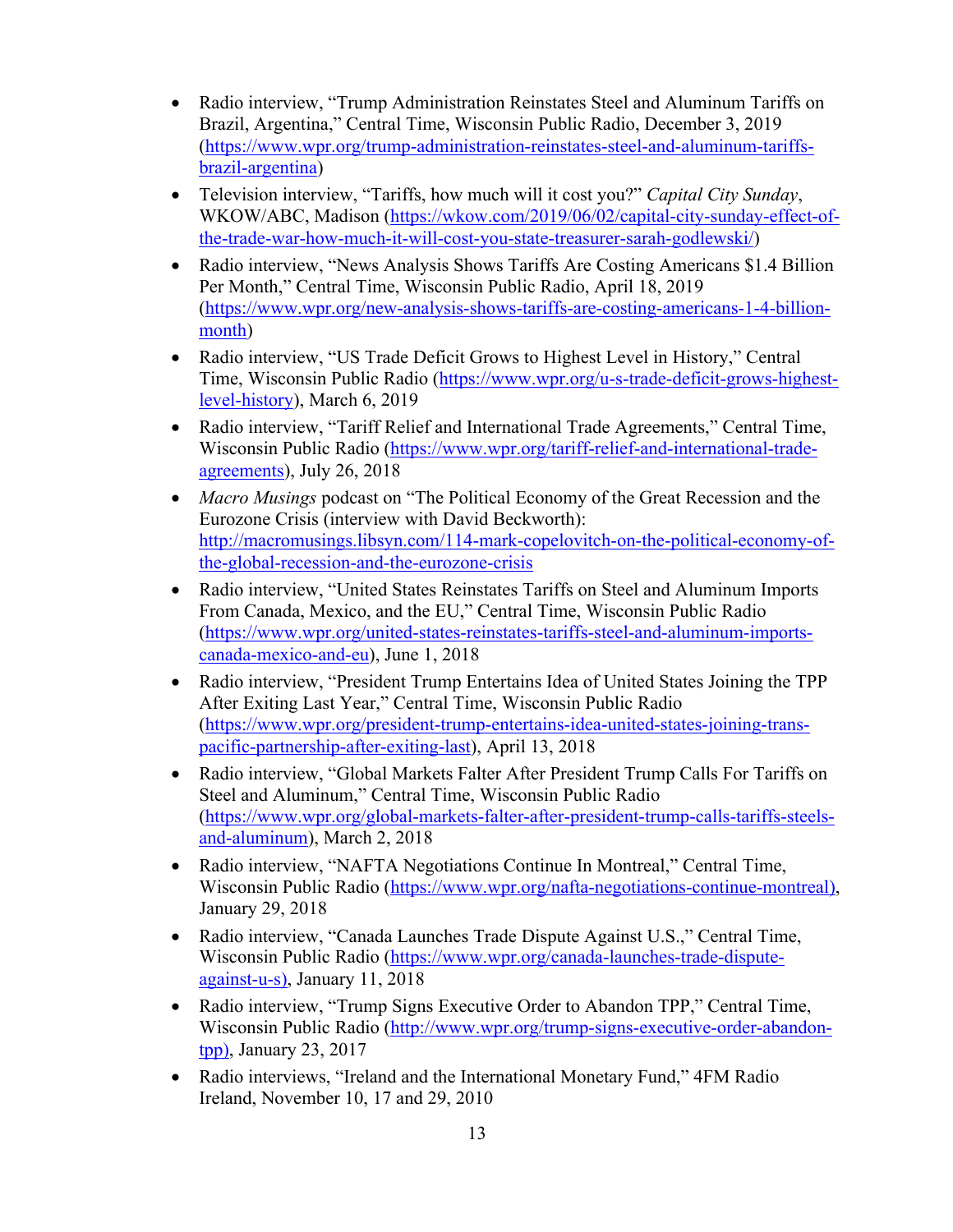- Quote in Sewell Chan and David Jolly, "US Pressures the IMF To Expand Role of Growing Economies," *New York Times*, September 9, 2010
- Quote in Sewell Chan and Liz Alderman, "New Analysis IMF Help For Greece Is a Risky Prospect, *New York Times*, March 4, 2010

#### **Professional service**

- Program Committee, Political Economy of International Organizations (PEIO), 2018present
- Steering Committee, International Political Economy Society (IPES), 2016-2021
- Editorial Board, *Global Studies Quarterly*, 2020-present
- Nominations Committee, Midwest Political Science Association (2020)
- Editorial Board, *American Journal of Political Science*, 2018-19
- Conference host/organizer,  $11<sup>th</sup>$  Annual Conference on the Political Economy of International Organizations (PEIO), University of Wisconsin – Madison, February 8- 10, 2018 (http://peio.me)
- Conference organizer, Political Economy of the Euro Crisis (with Stefanie Walter and Jeffry Frieden), University of Zurich (March 2014) and Hertie School of Governance (Berlin, June 2014)
- Section head (organized all panels, with Stephanie Rickard), International Political Economy, American Political Science Association Annual Meeting, September 2014
- Co-organizer (with Lisa Martin and Jon Pevehouse),  $6<sup>th</sup>$  Annual Meeting of the International Political Economy Society (IPES), University of Wisconsin – Madison, November 11-12, 2011
- Book review editor, Political Economy Section Newsletter, American Political Science Association, 2011-12
- Section head (organized all panels), International Political Economy, Midwest Political Science Association Annual Conference, April 2011
- Reviewer, *American Journal of Political Science, American Political Science Review, British Journal of Political Science, Comparative Political Studies, Economics and Politics, Global Policy, Global Studies Quarterly, International Organization*, *International Studies Quarterly, Journal of European Public Policy, Journal of Politics, Political Science Research and Methods, Review of International Organizations*, *Review of International Political Economy, World Politics, National Science Foundation, Cambridge University Press, Oxford University Press*

#### **University service**

- Director of European Studies, 2021-present
- PROFS Steering Committee, 2021-present (https://profs.wisc.edu/?page\_id=2)
- Faculty organizer: "The Future of American Power, Prosperity, and, Democracy," La Follette School Annual Forum, May 4, 2022 (https://lafollette-kohl.wisc.edu/lafollette-forum-2022/).
- Social Science Institutional Review Board (IRB), 2015-21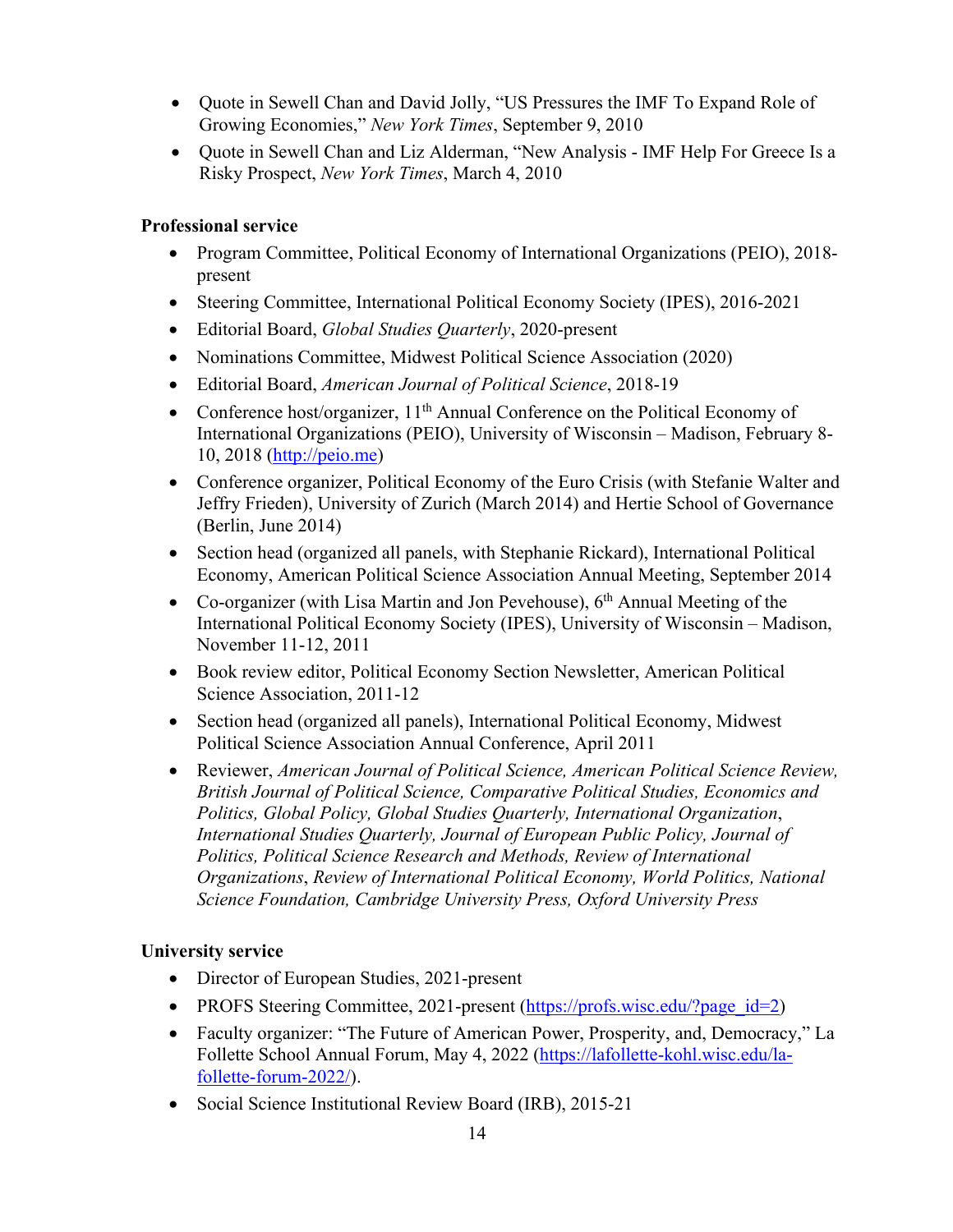- o Chair, 2018-2021; Vice Chair, 2017-18
- Cross-Campus Human Research Protection Program Advisory Committee, 2018-21
- Co-organizer (with Menzie Chinn): "Integration or Disintegration? The Future of Global Governance and the Global Economy," La Follette School Spring Symposium, April 3, 2019
- Co-organizer (with Nils Ringe), "Europe in Crisis: Finance, Migration, Brexit, and the Future of the European Union." La Follette School Spring Symposium and Jean Monnet European Union Center of Excellence conference, April 6-7, 2017
- Co-organizer (with Nils Ringe), "Europe at the Crossroads: The Euro Crisis and the Future of European Integration" (panel with Menzie Chinn, Art Goldhammer, and George Ross), European Union Center of Excellence, University of Wisconsin – Madison, April 25, 2012
- Co-organizer (with Menzie Chinn), "Conference on Long-term Unemployment in Industrial Countries," La Follette School/WAGE Spring Symposium, University of Wisconsin – Madison, April 28, 2011
- Organizer and moderator, "The Post-Crisis Global Economy: Prospects for Recovery and Reform" (panel with Jeffry Frieden, Menzie Chinn, and Michael Knetter), CIBER/International Studies, University of Wisconsin – Madison, April 13, 2010

# **Departmental service, Political Science**

- Graduate admissions and fellowships committee, 2008, 2010, 2012, 2020, 2022
- Post-tenure review committee (chair), 2020-21
- Intellectual life committee, 2019-20
- Post-tenure review committee, 2018-19
- Field Chair, International Relations, 2014-17
- Undergraduate program committee, 2015-17
- Tenure committee, Jessica Weeks, 2015
- International Politics and Policy Capstone Certificate committee, 2015
- Graduate program committee, 2012-13
- Faculty co-coordinator, Models and Data Group (MAD), 2007-2013
- Undergraduate awards committee, 2011-12
- Founding faculty member/coordinator, International Relations Colloquium, 2007-9
- Departmental Secretary, 2008-9
- Faculty Senator, 2006-7

# **Departmental service, La Follette School**

- Faculty organizer, La Follette Forum 2022, American Power, Prosperity, and Democracy: https://lafollette-kohl.wisc.edu/la-follette-forum-2022/
- Awards Committee (chair), 2020-21
- Climate Policy Search Committee, 2019-20
- Post-tenure review committee, 2019-20